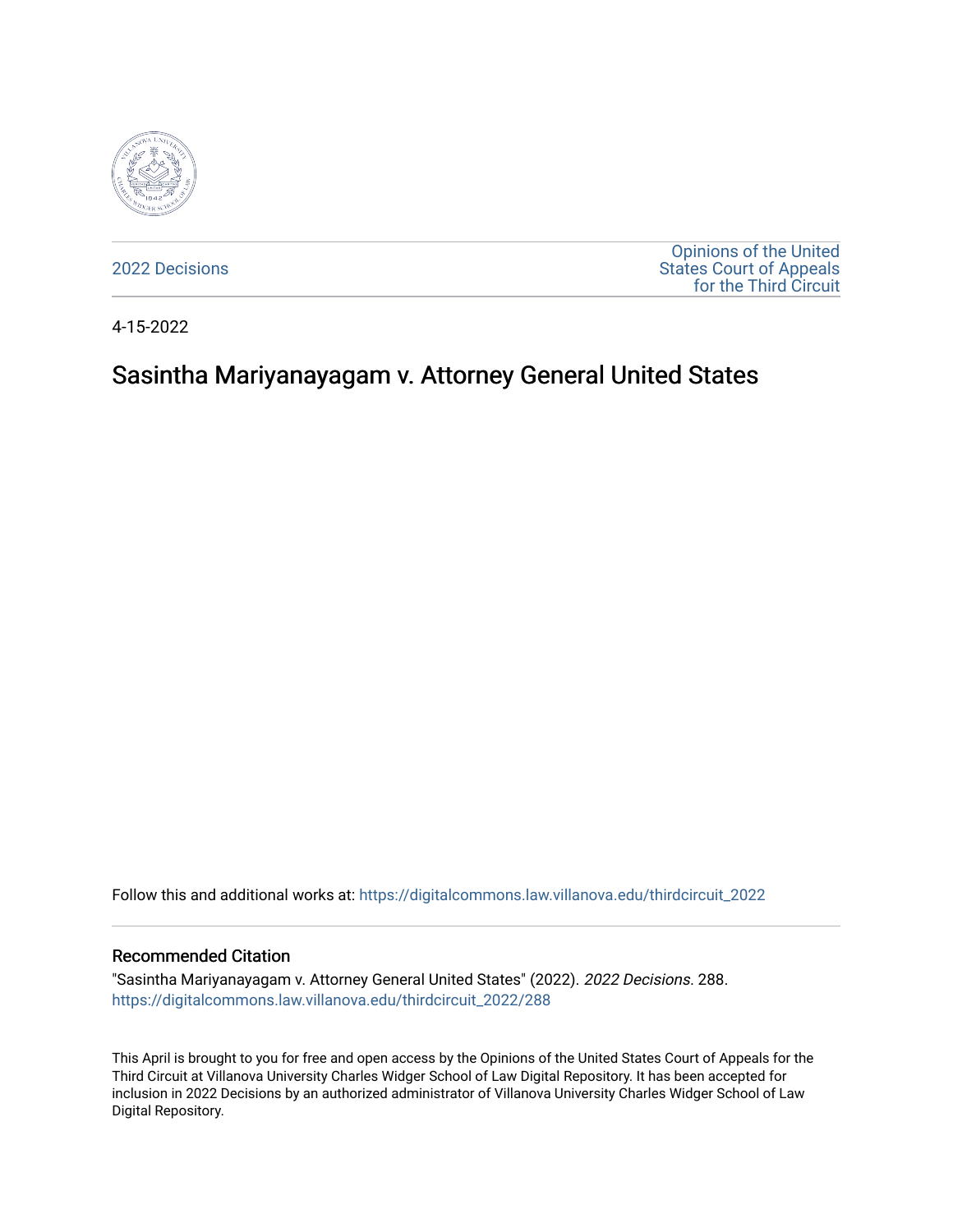#### **NOT PRECEDENTIAL**

#### UNITED STATES COURT OF APPEALS FOR THE THIRD CIRCUIT

\_\_\_\_\_\_\_\_\_\_\_\_\_\_\_

No: 21-2689 \_\_\_\_\_\_\_\_\_\_\_\_\_\_\_

### SASINTHA MARIYANAYAGAM, Petitioner

v.

### ATTORNEY GENERAL UNITED STATES OF AMERICA \_\_\_\_\_\_\_\_\_\_\_\_\_\_\_

On Petition for Review of an Order of the Board of Immigration Appeals (BIA 1:A208-094-425) Immigration Judge: Dinesh C. Verma

\_\_\_\_\_\_\_\_\_\_\_\_\_\_\_

Submitted Under Third Circuit L.A.R. 34.1(a) April 13, 2022

Before: AMBRO, JORDAN and SCIRICA, *Circuit Judges*

(Filed: April 15, 2022) \_\_\_\_\_\_\_\_\_\_\_\_\_\_\_

OPINION \_\_\_\_\_\_\_\_\_\_\_\_\_\_\_

This disposition is not an opinion of the full court and, pursuant to I.O.P. 5.7, does not constitute binding precedent.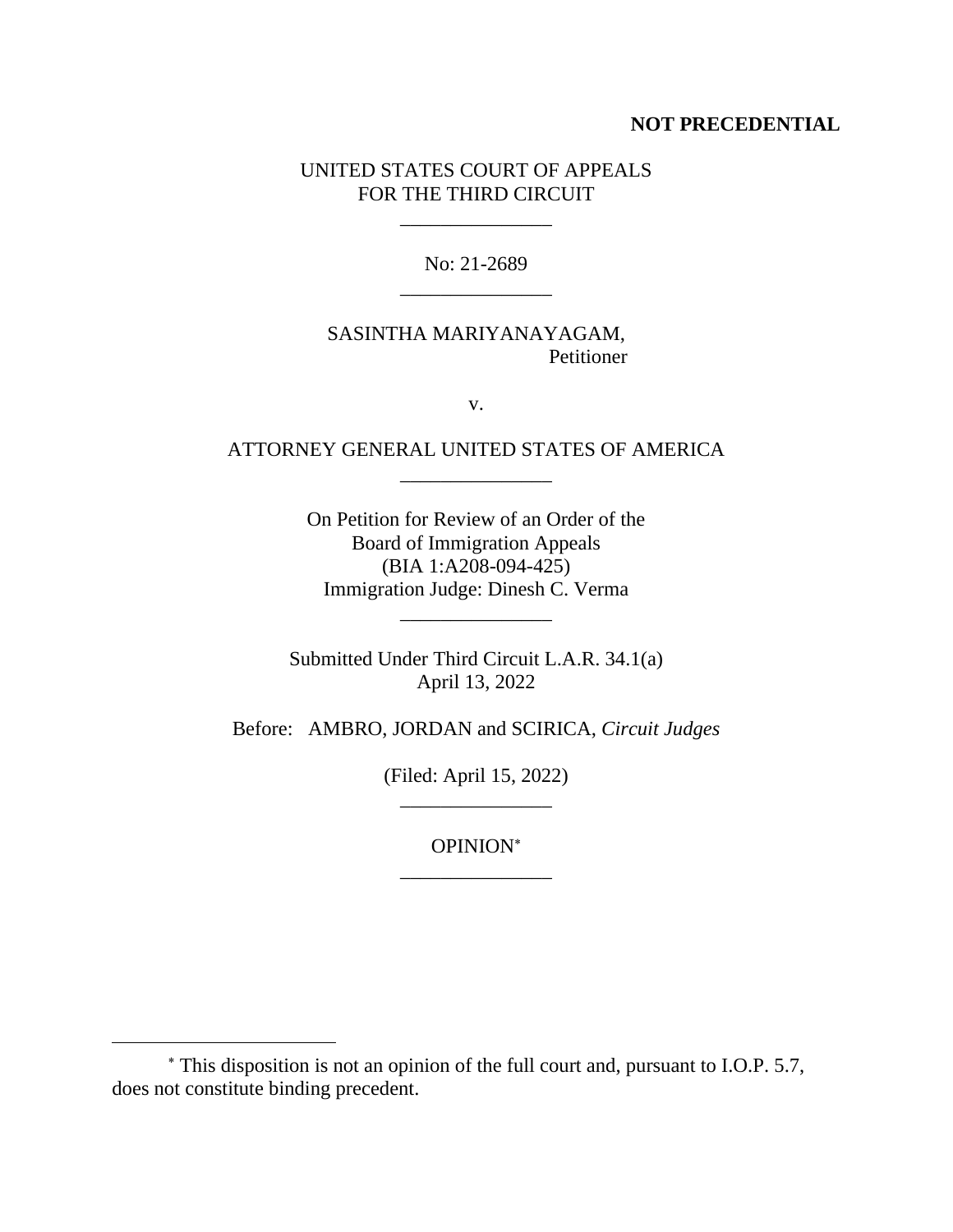#### JORDAN, *Circuit Judge*.

Petitioner, Sasintha Mariyanayagam, is a native of Sri Lanka and citizen of the United Kingdom. She entered the United States in 2014 under the Visa Waiver Program and applied for asylum, withholding of removal, and protection under the Convention Against Torture ("CAT"). An Immigration Judge denied Mariyanayagam's applications, holding that she had not established a nexus between her alleged persecution and any statutorily protected ground. Likewise, he determined that Mariyanayagam was not eligible for protection under the CAT because the record evidence did not show she would be tortured by or with the acquiescence of a public official in the United Kingdom. Her appeal was dismissed by the Board of Immigration Appeals for largely the same reasons. We will deny her petition for review.

#### **I. BACKGROUND**<sup>1</sup>

In 2003, Mariyanayagam married a man living in the United Kingdom in a match her parents had arranged. She joined her husband in London the next year. Her husband was physically abusive, but she never reported his abuse to British authorities because of the social opprobrium she feared from her Sri Lankan community. Mariyanayagam ultimately separated from her husband because, as she put it, she "was not given any womanly rights[.]" (A.R. at 108-09.) She last saw him in 2005, and their divorce was finalized in 2008.

<sup>&</sup>lt;sup>1</sup> These background facts are drawn from the administrative record and are accepted as true for purposes of this decision.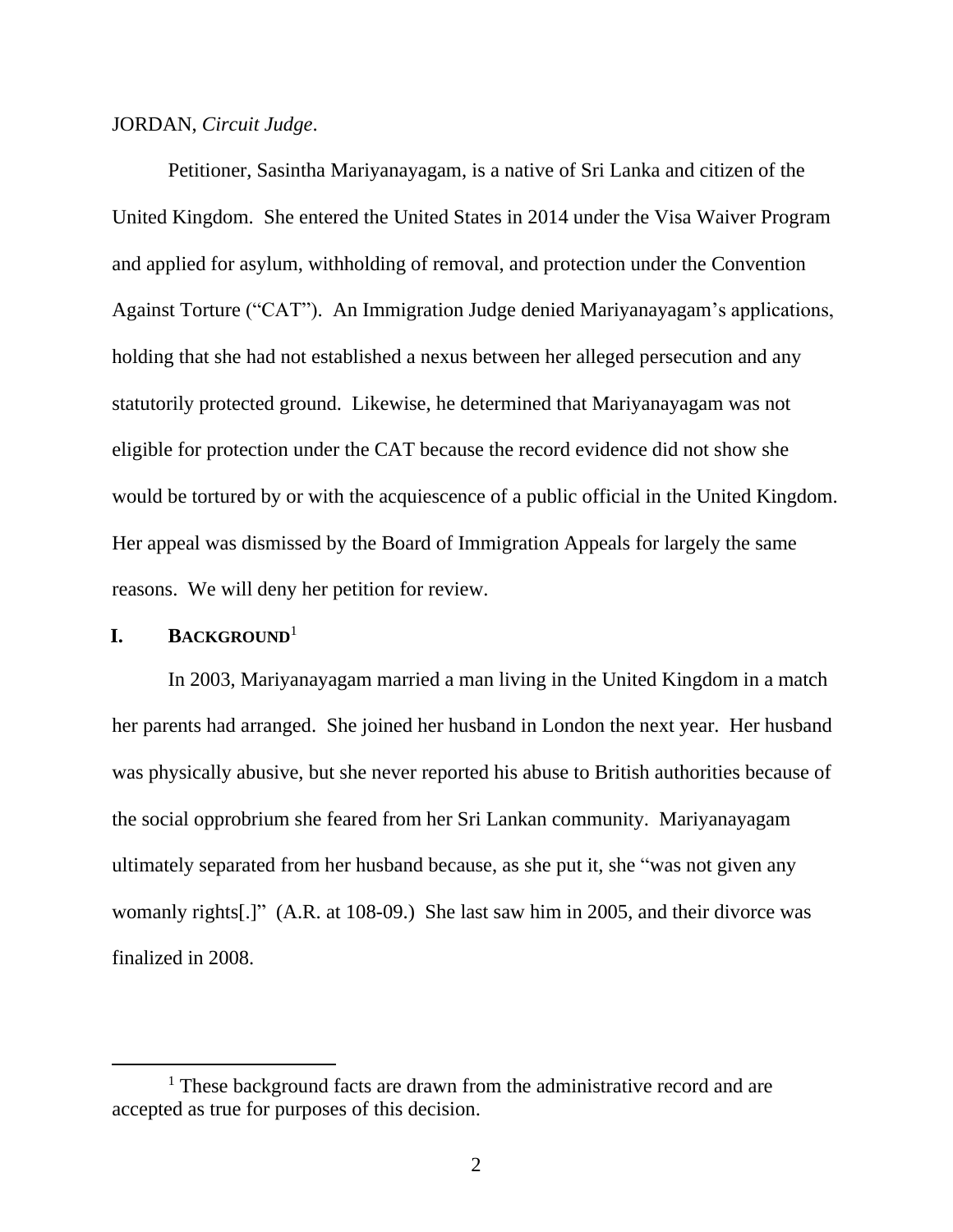In 2010, Mariyanayagam's parents again arranged for her to be married, this time to a man living in Switzerland. Although she moved from London to Switzerland to be with him after their engagement, she often traveled back and forth between the two locations for extended periods due to her work. During one of her stays in Switzerland, she became pregnant. Her partner, angered by that news, physically abused her and demanded that she return to London to have the baby without his financial support. She did that and gave birth to her daughter. Mariyanayagam and her baby stayed in London with friends for another four to five months. Eventually, she brought her daughter back to Switzerland, where she and her partner got married and lived together for another two years.

During that period, Mariyanayagam's second husband was often abusive toward her and, at one point, threatened to kill her. He would beat her for many reasons, including jealousy over her prior marriage, anger over the small size of her dowry, and irritation with their crying child. When she refused to have intimate relations with him, he would force himself upon her. Mariyanayagam never reported him to the authorities.

Eventually, he sent her to the United States, where she joined her family. She says she did not go back to London because her first husband still lived there and she would be "ostracized by [her] society." (A.R. at 236.) After she had spent two weeks in the United States, Mariyanayagam's second husband stopped contacting her or her daughter. Although she has yet to receive official divorce papers, she learned that he remarried a year later.

3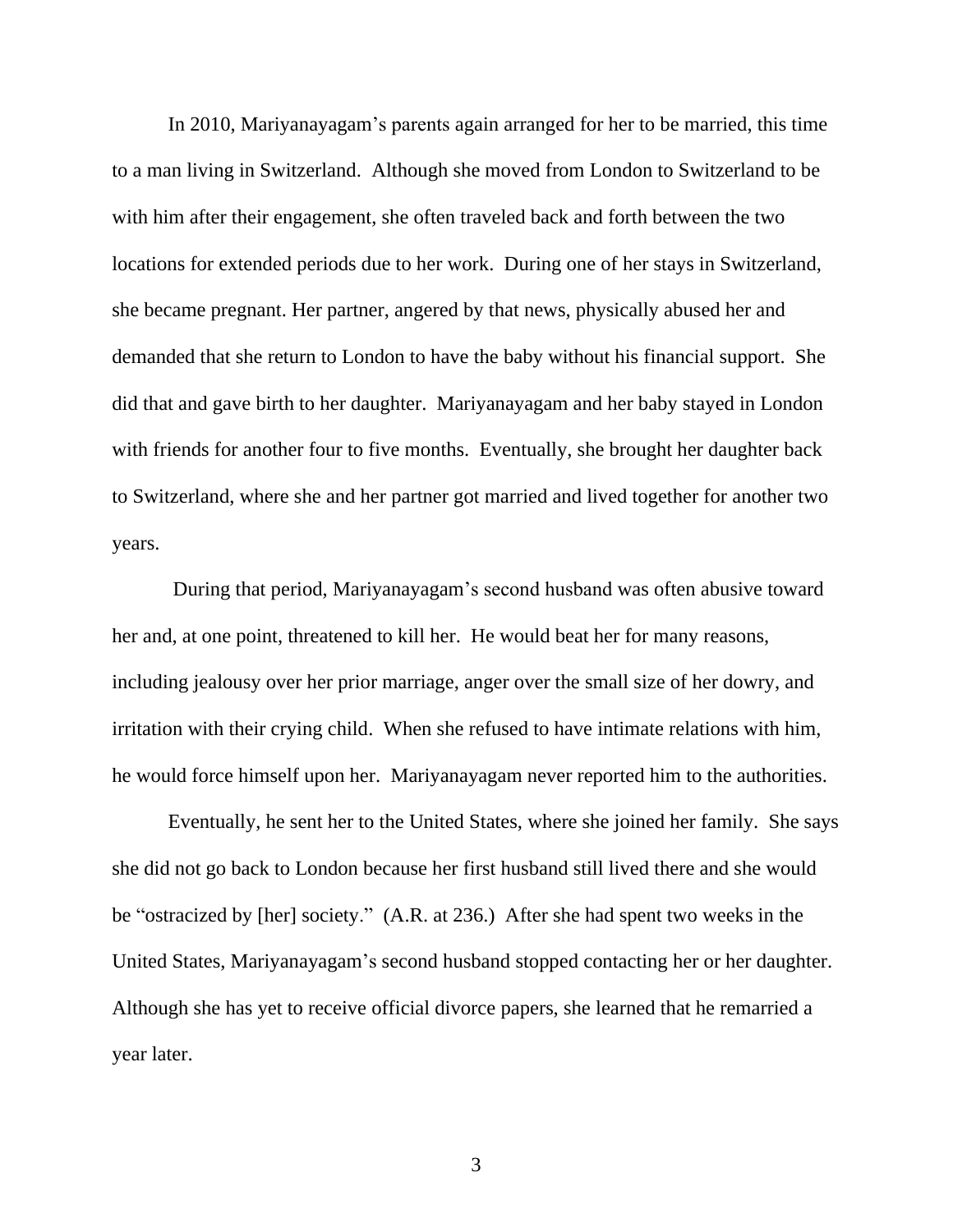Around the time of his remarriage, Mariyanayagam applied for asylum, humanitarian asylum, withholding of removal, and protection under the CAT. She alleged persecution by her second husband on account of her political opinion that she should be treated as an equal. She also claimed membership in two particular social groups ("PSGs"): her family and "married women who are unable to leave a relationship due to cultural and societal factors." (A.R. at 65.)

The IJ denied the applications in their entirety. He determined that Mariyanayagam suffered past persecution but failed to establish a nexus to a statutorily protected ground. He also expressed doubt that her second proposed group was cognizable but held that, even if it was, she was not a member of that group because she had left both of her husbands. Moreover, he rejected her humanitarian asylum claim because she failed to show a likelihood of harm if she returned to the United Kingdom. Similarly, he denied CAT protection because Mariyanayagam could not show that, if she returned to the United Kingdom, it was more likely than not that the British government would torture her or acquiesce to her torture by others. The BIA dismissed her appeal, agreeing in whole with the findings and reasoning of the IJ. It added only that it doubted she expressed any political opinion at all, because "her actions opposing her former partners" showed no more than "an interest in removing herself from an unacceptable situation[.]"  $(A.R. at 4.)$ 

4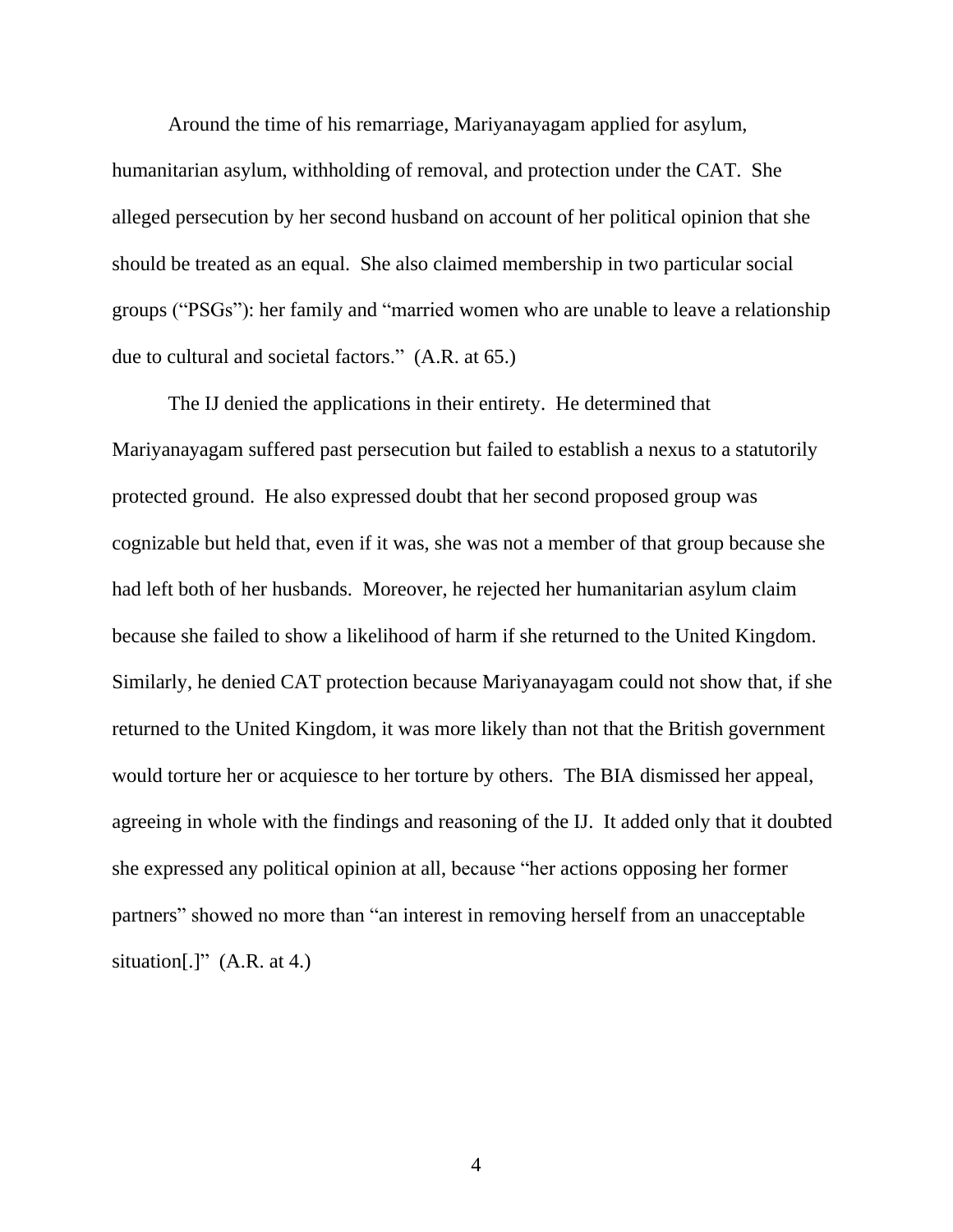### **II. DISCUSSION**<sup>2</sup>

Mariyanayagam argues that the IJ and BIA erred on multiple fronts. First, she contends that she was subject to persecution because she expressed the political opinion that her second husband should have treated her as an equal. Next, she argues her family was another cause of her second husband's persecution. She also contends that she is indeed a member of her second proposed PSG because, although she traveled freely, she did so as a married woman, and now, as a divorcee, she would be "socially ostracized" by her community if she returned to the United Kingdom. (Opening Br. at 13.) And lastly, she argues she is entitled to CAT protection because of "the mental torture and the cultural and social aspects attendant to her claim[,]" which the "British police [are] not in [a] position to prevent<sup>[1]</sup>" (Opening Br. at 21, 24.)

None of those contentions is persuasive. While it is undisputed that Mariyanayagam was the victim of domestic abuse, she has not shown entitlement to relief under our immigration laws. She has failed to establish a nexus between her alleged

 $2$  "[A] denial of a [Visa Waiver Program] applicant's petition for asylum, withholding of removal, and relief under the CAT constitutes 'a final order of removal' within the meaning of the statute, as the alien is entitled to no further process before deportation." *Shehu v. Att'y Gen.*, 482 F.3d 652, 656 (3d Cir. 2007) (citing 8 U.S.C.  $§ 1252(a)(1)$  and  $§ C.F.R. § 217.4(a)(1)$ . We have jurisdiction over appeals from final orders of removal pursuant to 8 U.S.C. § 1252(a)(1). We review questions of law de novo. *B.C. v. Att'y Gen.*, 12 F.4th 306, 313 (3d Cir. 2021). We review factual findings "to ensure that they are supported by substantial evidence from the record considered as a whole, and we will reverse based on a factual error only if any reasonable fact-finder would be 'compelled to conclude otherwise.'" *Huang v. Att'y Gen.*, 620 F.3d 372, 379  $(3d Cir. 2010)$  (citation omitted) (quoting 8 U.S.C. § 1252(b)(4)(B)). "Inasmuch as the BIA adopted and affirmed the IJ's decisions and orders as well as making an independent analysis, we review both the IJ's and the BIA's decisions and orders." *Ordonez-Tevalan v. Att'y Gen.*, 837 F.3d 331, 340-41 (3d Cir. 2016).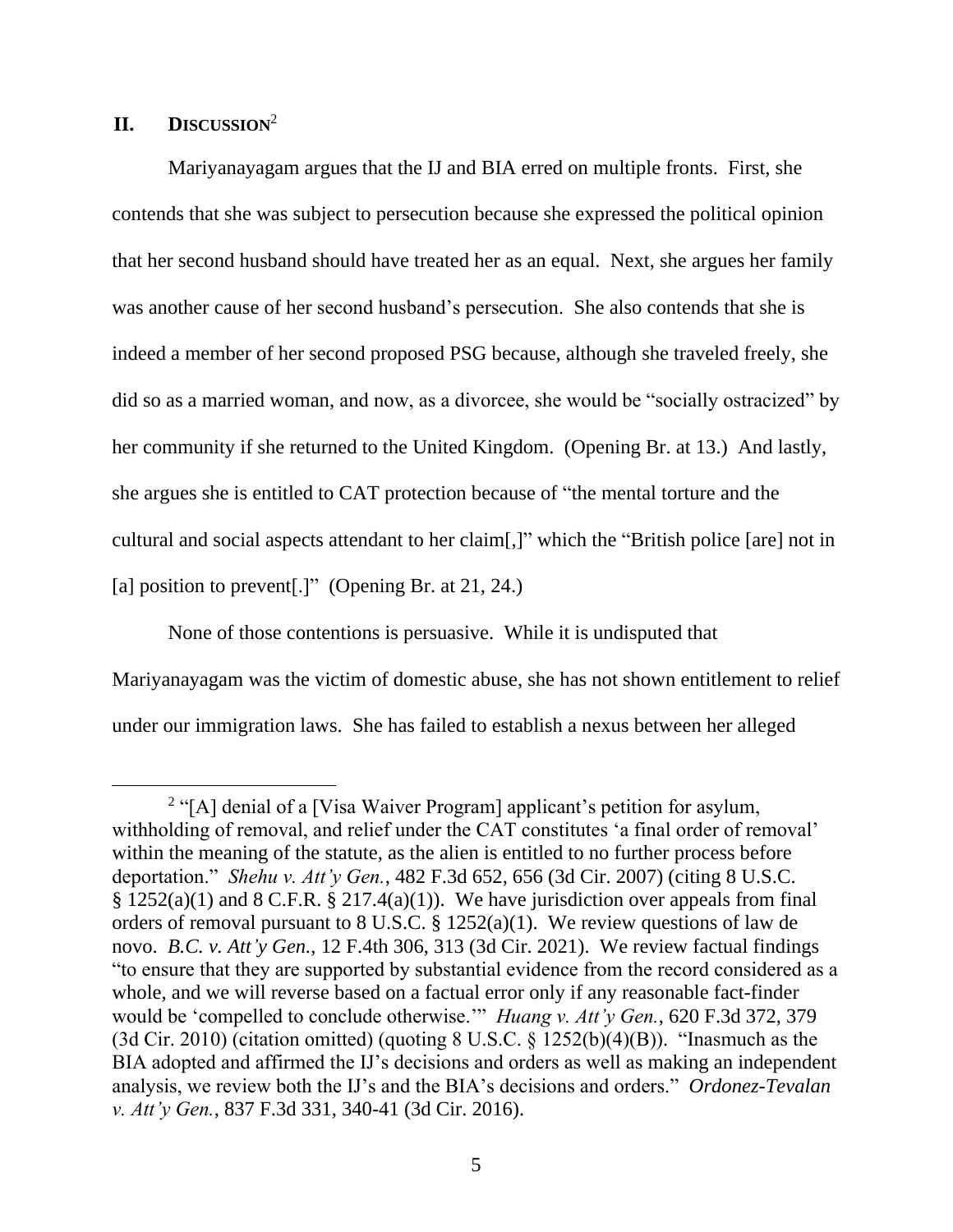persecution, past or future, and a statutorily protected ground, which defeats her claims to asylum and withholding of removal. Moreover, she mistakenly asks that we equate social shame within a certain ethnic community to torture acquiesced in by British authorities, so her CAT claim is meritless.

First, to establish asylum eligibility, petitioners must show they are "'unable or unwilling to return to' their home country 'because of [past] persecution or a wellfounded fear of persecution on account of race, religion, nationality, membership in a particular social group, or political opinion.'" *Nsimba v. Att'y Gen.*, 21 F.4th 244, 247 (3d Cir. 2021) (quoting 8 U.S.C. §§ 1101(a)(42)(A), 1158(b)(1)(B)). Past persecution requires a petitioner to show (i) that she was "targeted for mistreatment on account of one of the statutorily-protected grounds, (ii) that the incident, or incidents, of mistreatment rise to the level of persecution, and (iii) that the persecution was committed by the government or forces the government is either unable or unwilling to control." *Doe v. Att'y Gen.*, 956 F.3d 135, 141-42 (3d Cir. 2020) (citations and internal quotation marks omitted). "A showing of past persecution gives rise to a rebuttable presumption of a well-founded fear of future persecution." *Toure v. Att'y Gen.*, 443 F.3d 310, 317 (3d Cir. 2006) (citing 8 C.F.R. § 208.13(b)(1)). If the petitioner did not suffer past persecution, she may still be eligible for relief upon a showing of "a 'reasonable possibility' of future persecution on account of a protected ground." *Thayalan v. Att'y Gen.*, 997 F.3d 132, 138 (3d Cir. 2021) (citation omitted). Regardless of whether that persecution occurred in the past or may occur in the future, the protected ground on account of which the petitioner is persecuted must be "a motivating factor or 'at least one central reason'" why

6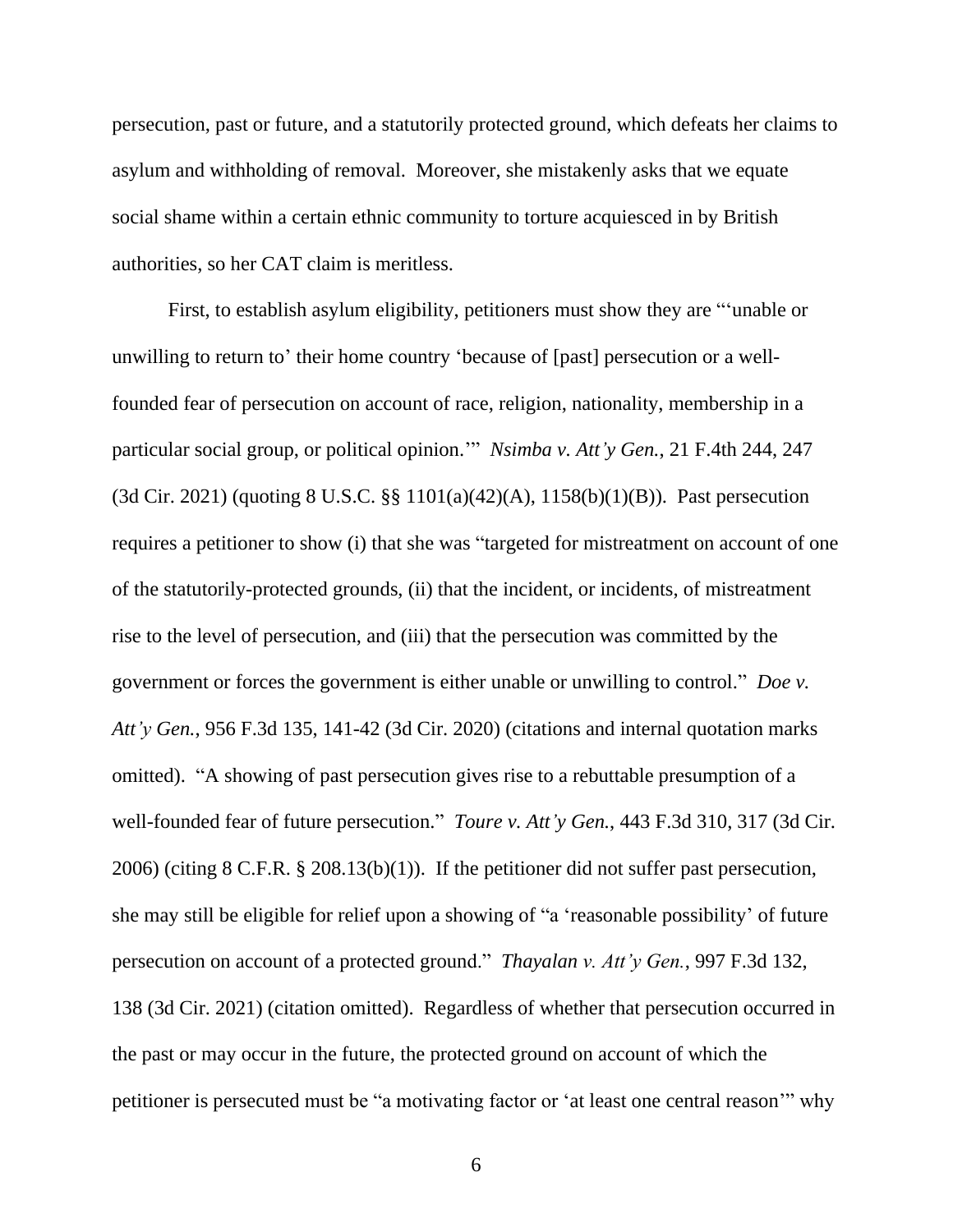she was or may be targeted. *Doe*, 956 F.3d at 142 (citation omitted). In other words, there must be a nexus between the protected ground and the persecution.

Substantial evidence supports the IJ's finding that Mariyanayagam was not targeted on account of a statutorily protected ground. We therefore cannot disagree with the BIA's conclusion that she failed to establish that "her former partners imputed any political opinion to her, or that [their] motive[s] for harming her w[ere] based on any imputed or actual political opinion that she held." (A.R. at 4.) The evidence is sufficient to support a finding that the cause of the abuse was, sadly and simply, her husband's anger over her pregnancy, her dowry, and other marital concerns.

Her proposed PSGs of family membership and "married women who are unable to leave a relationship due to cultural and societal factors"<sup>3</sup> do not aid her cause. (A.R. at 65.) There is no basis for saying her family was a central reason she was persecuted. And as a married woman who traveled freely and who successfully left both husbands – though it may be argued that her second husband abandoned her – she was never a member of her second proposed PSG.<sup>4</sup>

<sup>&</sup>lt;sup>3</sup> Although we doubt that this is a cognizable PSG, we assume without deciding, as did the IJ and BIA, that it is.

<sup>4</sup> We decline to entertain Mariyanayagam's belated attempt to redefine that PSG on appeal as that of divorcees who face shame from their cultural community. She did not delineate that PSG to the IJ and, thus, cannot change the formulation now. *See Matter of W-Y-C- & H-O-B-*, 27 I. & N. Dec. 189, 191 (BIA 2018) ("Where, as here, an applicant delineates a social group for the first time on appeal, the Immigration Judge will not have had an opportunity to make relevant factual findings, which we cannot do in the first instance on appeal.").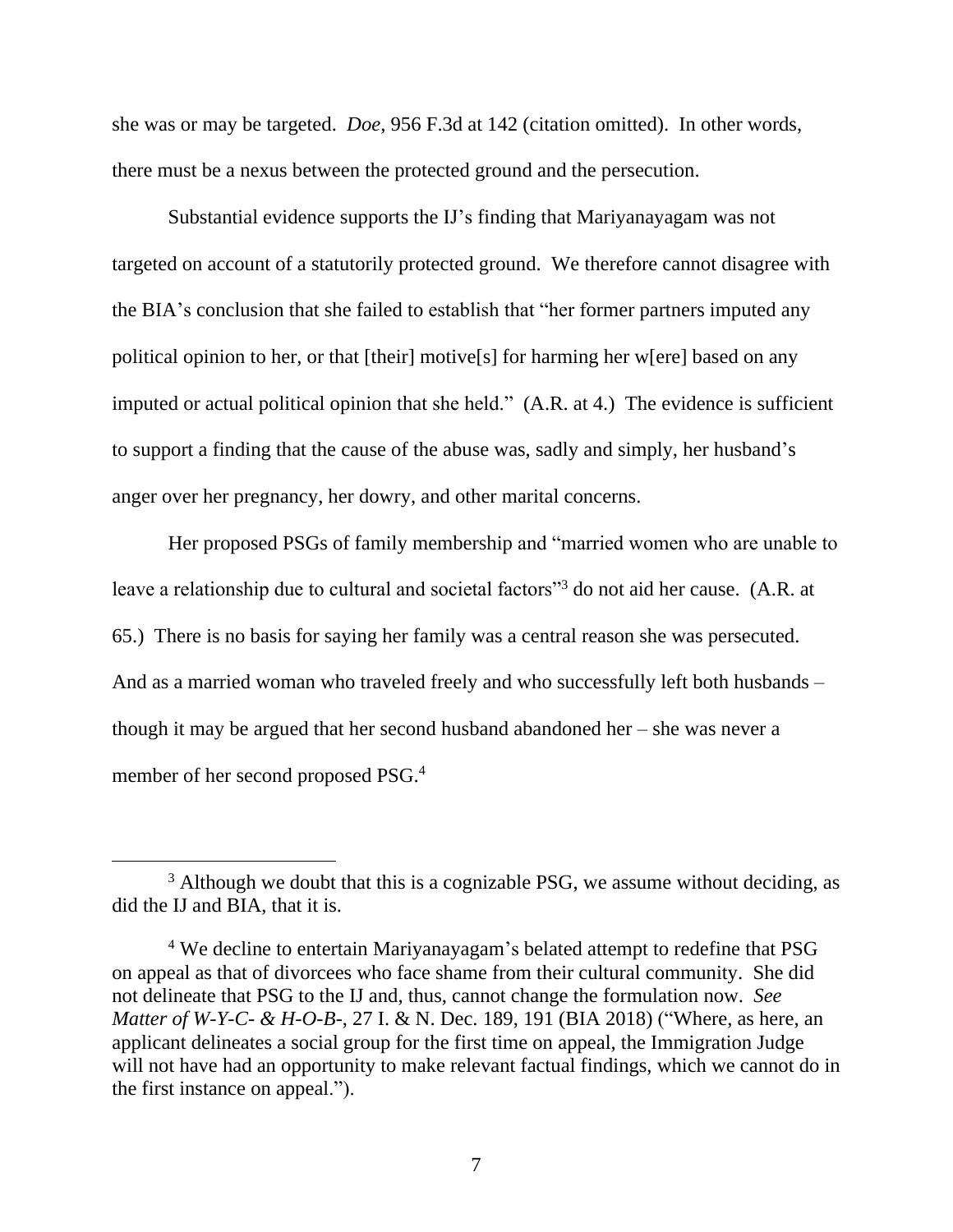Even if Mariyanayagam had shown a nexus to a statutorily protected ground, she admits that she never went to the British authorities for help, and thus she has not presented any evidence that the United Kingdom's government "either committed the persecution or was unable or unwilling to control the persecutor[.]" *Nsimba*, 21 F.4th at 247-48. So, her asylum claim was properly dismissed. And, "[s]ince the threshold for asylum is lower than for protection under the withholding of removal … provision[], rejection of [Mariyanayagam's] asylum claims necessarily require[d] that [her] … withholding claim[] be rejected as well." *Yu v. Att'y Gen.*, 513 F.3d 346, 349 (3d Cir. 2008).

Her CAT claim, too, is untenable. "For an act to constitute torture under the [CAT] ... it must be: (1) an act causing severe physical or mental pain or suffering; (2) intentionally inflicted; (3) for an illicit or proscribed purpose; (4) by or at the instigation of or with the consent or acquiescence of a public official who has custody or physical control of the victim; and (5) not arising from lawful sanctions." *Myrie v. Att'y Gen.*, 855 F.3d 509, 515 (3d Cir. 2017) (quoting *Auguste v. Ridge*, 395 F.3d 123, 151 (3d Cir. 2005)) (alteration in original). Setting aside the other requirements, there is no evidence that British authorities would acquiesce in, much less participate in or instigate, anything resembling torture. Nor is the United Kingdom responsible for policing Mariyanayagam's ostracization from her community. Her CAT claim thus stands on even weaker grounds than do the others.